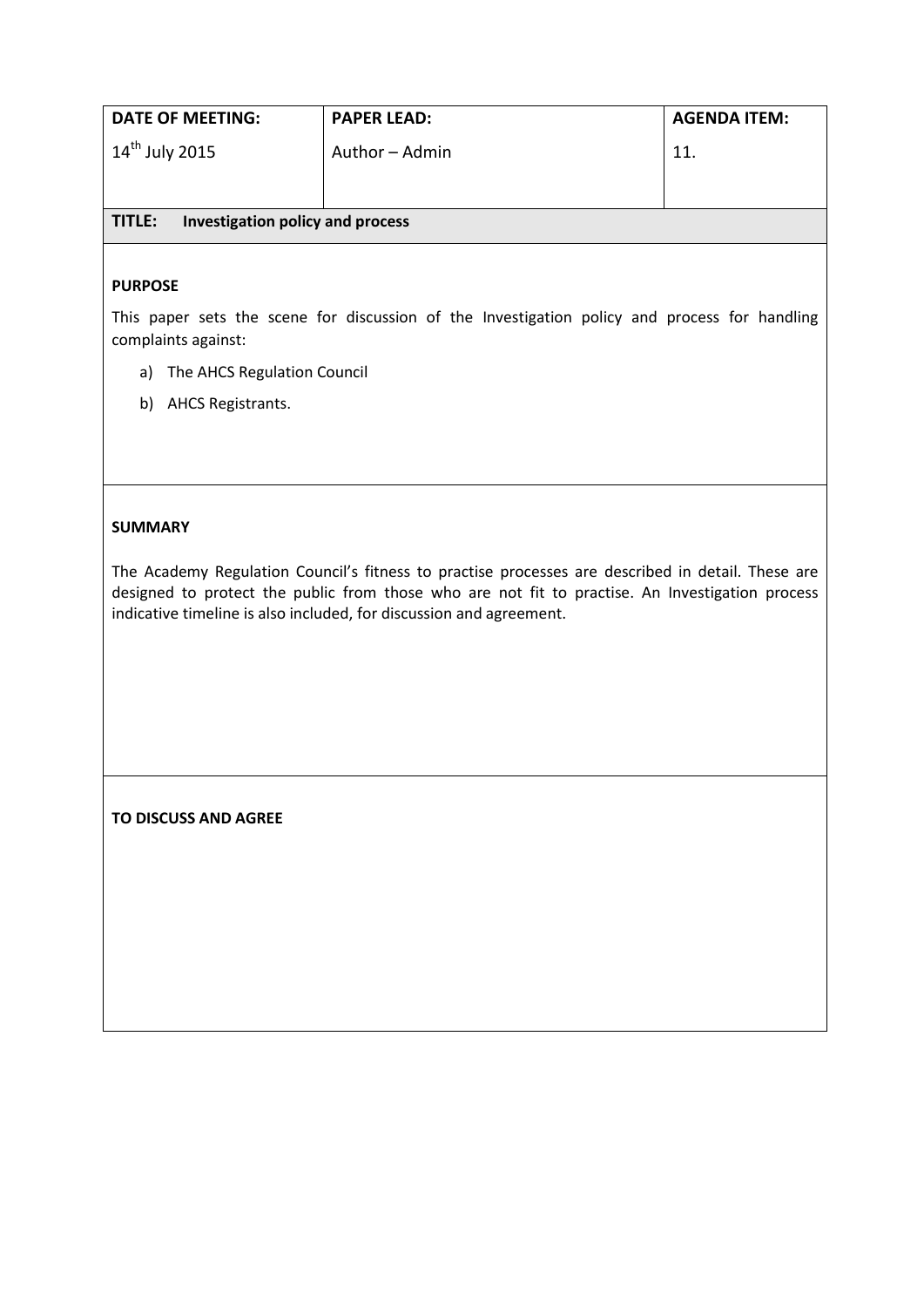

# **The Academy for Healthcare Science**

### **Regulation Council**

## **How we deal with a complaint against a registrant**

An important part of the Academy Regulation Council's work to protect the public is its fitness to practise work. When we say that a Registrant is 'fit to practise' we mean that they have the skills, knowledge and character to practise their profession safely and effectively. Fitness to practise is not just about professional performance. It also includes acts by a Registrant which may affect public protection or confidence in the profession and may include matters not directly related to professional competence. The Academy Regulation Council's fitness to practise processes are designed to protect the public from those who are not fit to practise.

When a complaint or information is received by the Academy, the Registrar shall initially consider the information in relation to a Registrant. The Registrar shall determine whether the Complaint or Information meets the requirements of Fitness to Practise rule 4 and is capable of amounting to a Formal Allegation in accordance with Fitness to Practise rule 43. The Registrar shall also consider if the issue can be resolved informally or by mediation and whether the information was received anonymously and is therefore not verifiable.

If the Registrar considers that an assessment is required, a Case Manager will be appointed who is impartial and will manage the progress of the case, they will be the contact point for everyone involved in the case.

The assessment will be carried out by an investigation panel appointed by the Regulation Council in accordance with Fitness to Practise rules 17 - 40 as laid out under the terms of reference of the Regulation Council.

The investigation panel will act in accordance with the Fitness to Practise rules  $46 - 59$ . If the case progresses to a full hearing the Fitness to practise panel will be convened under the Fitness to Practise rules 17 - 40 and carry out their duties in accordance with the Fitness to practise rules  $67 - 143$ .

In making their decision, the panel needs to determine whether the Registrant's fitness to practise is impaired. The panel must remember that they should only refer a case to a full hearing on the basis that fitness to practise is currently impaired. Simply establishing that the facts appear to breach the standards required of registrants, or that this may amount to grounds of allegation is insufficient. A finding of impairment is a finding that based on prior